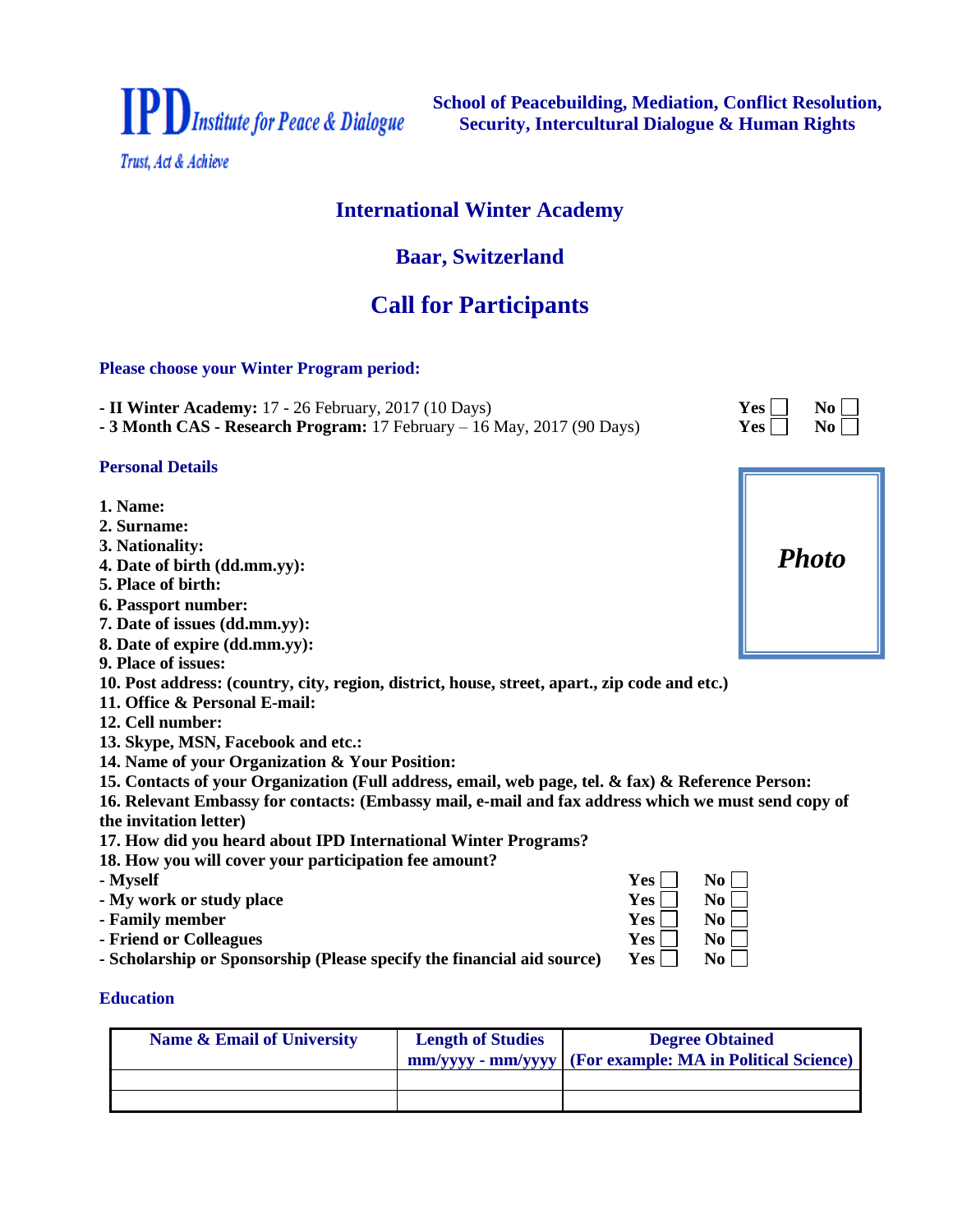# **Participation at the relevant training, seminars and etc.**

| <b>Year</b> | Country | Organizer' name & email | <b>Topic</b> |
|-------------|---------|-------------------------|--------------|
|             |         |                         |              |
|             |         |                         |              |

# **Work Experience**

| Date:<br>$mm/yyy - mm/yyyy$ | <b>Country</b> | Name & Email of<br><b>Company/Organization</b> | <b>Title of Position</b> |
|-----------------------------|----------------|------------------------------------------------|--------------------------|
|                             |                |                                                |                          |
|                             |                |                                                |                          |
|                             |                |                                                |                          |

# **Language skills**

| Language                | <b>Speaking</b> | Writing | Reading |
|-------------------------|-----------------|---------|---------|
| <b>Mother Language</b>  |                 |         |         |
| (Please specify)        |                 |         |         |
| <b>English Language</b> |                 |         |         |
| Other language?         |                 |         |         |

**Please outline your motivation, intention and interest for attending in the International Winter Academy. (Not more than 500 words)**



# **Special needs**

Do you have any special needs or requirements that the organizers should take into account during the Winter Academy (e.g. dietary, vegetarian, disability, etc.)? **Yes**  $\Box$  **No**  $\Box$  If Yes Please specify

# **Fee & Accommodation Request: Please choose your accommodation and fee type:**

#### **Winter Academy Fee:**

- Double Room (Room for 2 participants) for 10 Days Winter Academy: 1850EUR
- Single Room (Room for 1 participant) for 10 Days Winter Academy: 2000EUR
- Participation fee without accommodation and dinner: 1000EUR Y

**NOTE:** We will request to pay less participation fee than normal participation fee amount in case if the participation fee transferred before the **01 November, 2016.** Please read more about the conditions and **early registration prices** in the IPD winter academy web page.

# **3 Month CAS-Research Program Fee:**

- Double Room (Room for 2 participants) for 90 Days Program: 6800EUR Yes
- Single Room (Room for 1 participant) for 90 Days Program: 7100EUR Yes

| $Yes \mid$ | No |
|------------|----|
| Yes        | No |
| 7es [      | No |

| 2S | No l |  |
|----|------|--|
| 2S | No l |  |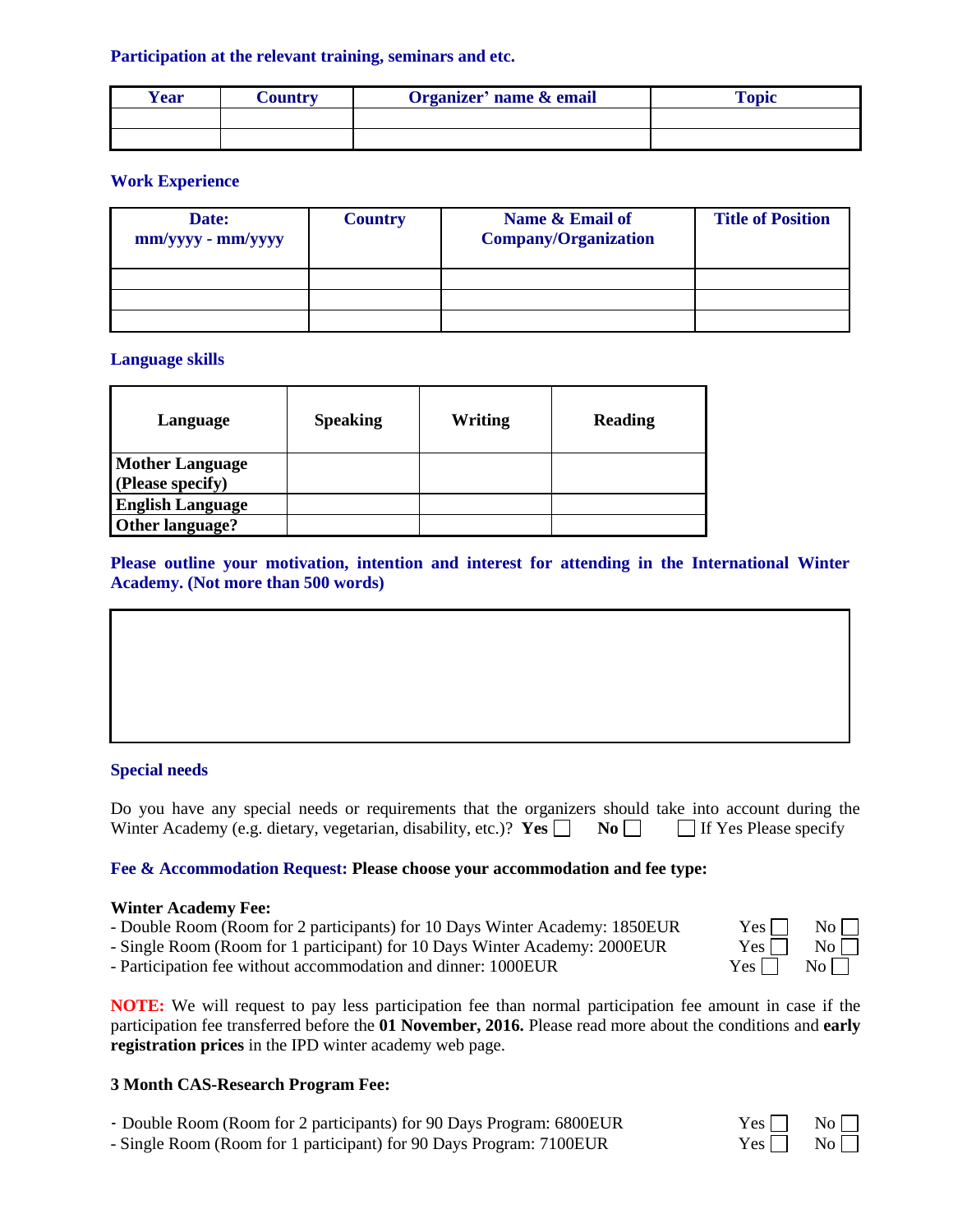| Visa: Do you need visa to travel Switzerland? Yes |  |  |  |  |  | $No \Box$ |
|---------------------------------------------------|--|--|--|--|--|-----------|
|---------------------------------------------------|--|--|--|--|--|-----------|

### **Deadline:**

Deadline for submission of filled application via email to [fhuseynli@ipdinstitute.ch](mailto:fhuseynli@ipdinstitute.ch) and payment of the participation fee is **15 November, 2016**. Only selected and paid candidates will be informed about the next steps and will receive additional materials on relevant **IPD International Winter Program.** 

Please send your application in **WORD format** with your **CV, Passport Page (Only photo page)** and name the documents as **"NAME" "SURNAME" "COUNTRY" "DOCUMENTS NAME"**

We strongly advice to the participants to submit the filled application as soon as it`s possible, who needs visa to enter Switzerland and who needs more financial documentation in the work place for his/her participation.

#### **Participation Procedure Step by Step:**

**1.** Submitting Filled Application in WORD format, CV + scanned passport page

**2.** Participant will receive the Invoice to start the payment of the requested participation fee amount due to the offered deadline.

**3.** After receiving the participation fee, participant will receive the unconditional letter via email and if there is required visa application process IPD will send invitation letter by post and also to the relevant embassy by email or fax.

#### **Cancellation Rules & Dates of Participation**

Please note that after submission of the application in any case of the participation cancellation till the **25 December, 2016** the charge will be **600€** (Plus bank transfer and exchange rates costs will be extra charge) will be deducted from the participation fee for the administrative charges.

Participation cancellation between **25 December, 2016** till the **15 February, 2017** the charge will be **1000€** (Plus bank transfer and exchange rates costs will be extra charge) for **10 Days Winter Academy** or **2500€ for 3 Month CAS-Research Program** (Plus bank transfer and exchange rates costs will be extra charge) from the paid participation fee.

Participation cancellation after **15 February, 2017** there will be no refund on paid participation fee.

#### **Bank Account information to transfer the Participation Fee**

#### **Payment to CHF Account:**

Bank Name: PostFinance AG Bank Address: Mingerstrasse 20 3030 Bern, Switzerland Account number: 25-100224-4 IBAN: CH62 0900 0000 2510 0224 4 SWIFT code: POFICHBEXXX

#### **OR**

#### **Payment to EUR Account:**

Bank Name: PostFinance AG Address: Mingerstrasse 20 3030 Bern, Switzerland Account number: 91-806816-2 IBAN: CH50 0900 0000 9180 6816 2 SWIFT code: POFICHBEXXX

Please write "Peace" in your own language: